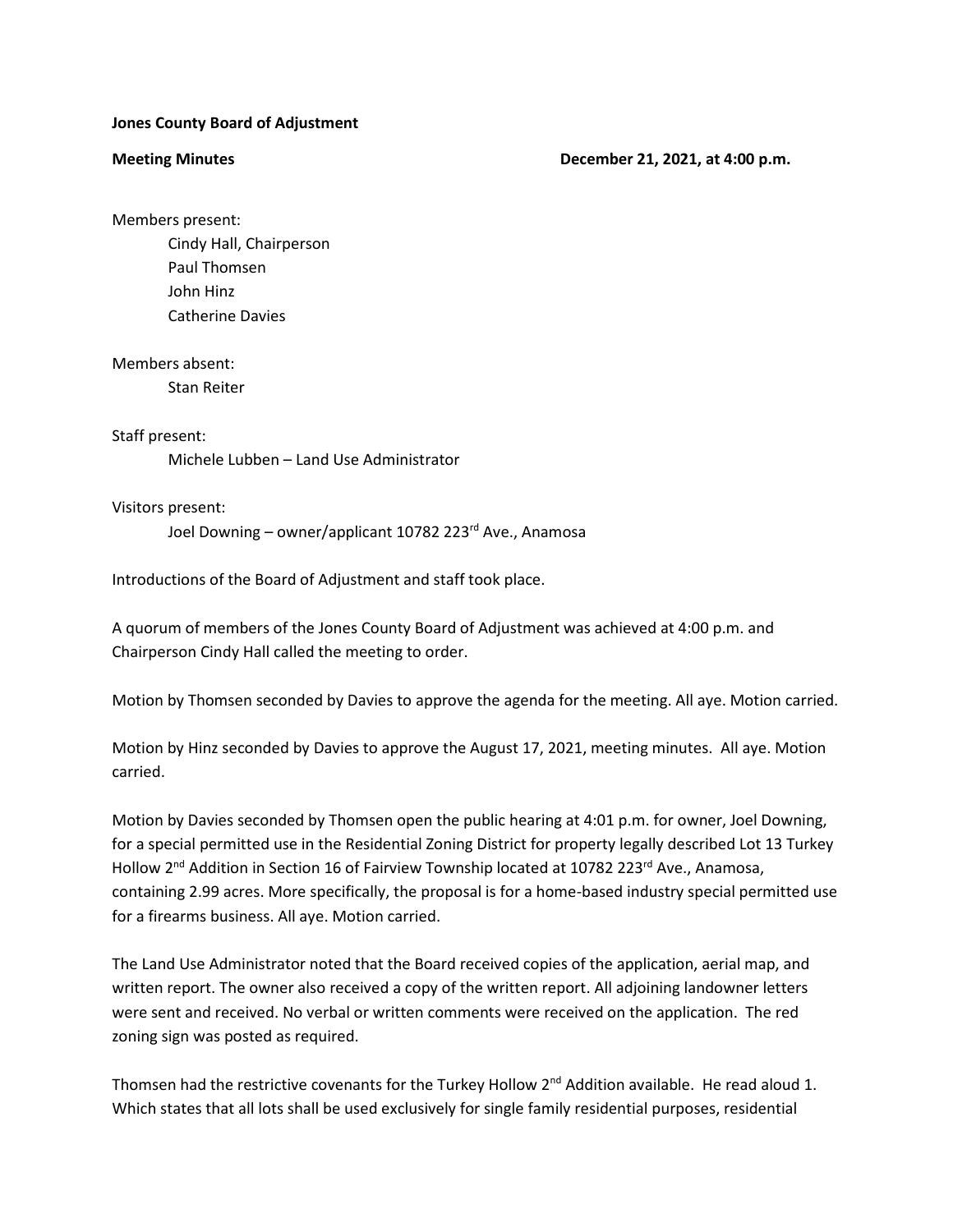garages, hobby, or business activities situated within the residence. No other commercial use shall be permitted. The Board agreed that violation of the restrictive covenants is up to the home owner's association to enforce.

Downing was present and indicated he needed to go to the Board to get his Federal Firearms License. This is an online only business. He is trying to obtain a Type 7 license which includes retail sales and manufacturing. He indicated he will not have a sign at this location. Customers will not be coming to the home to pick up products. He will also be able to sell to LEO (Law Enforcement Officers). No timeframe on when he could move his business to a brick-and-mortar store, however, that is the end goal.

Motion by Davies seconded by Thomsen to close the public hearing at 4:16 p.m. All aye. Motion carried.

Discussion by the Board of Adjustment took place.

Motion by Davies seconded by Hinz to approve the Special Permitted Use application with a condition to allow only online sales for by owner, Joel Downing, for a special permitted use in the Residential Zoning District for property legally described Lot 13 Turkey Hollow 2<sup>nd</sup> Addition in Section 16 of Fairview Township located at 10782 223<sup>rd</sup> Ave., Anamosa, containing 2.99 acres.

Roll call vote: Hinz - Aye Thomsen – Aye Davies - Aye Hall - Aye All aye. Motion carried.

The application is approved. The Land Use Administrator will issue the approval to the owner by regular mail once the red zoning sign is returned.

The Land Use Administrator gave an update and timeline on the 2022 Comprehensive Plan being prepared by the Planning & Zoning Commission.

The Land Use Administrator gave an update on the redistricting maps effective January 15, 2022. The change in supervisor districts places Cindy Hall in District 3 and leaves a vacancy in District 2. The Land Use Administrator is discussing options with the County Attorney. State legislation in 2020 regulates that member of the board shall live in the unincorporated area of Jones County.

The Land Use Administrator gave the board a meeting schedule for 2022 and dates that may need to be changed.